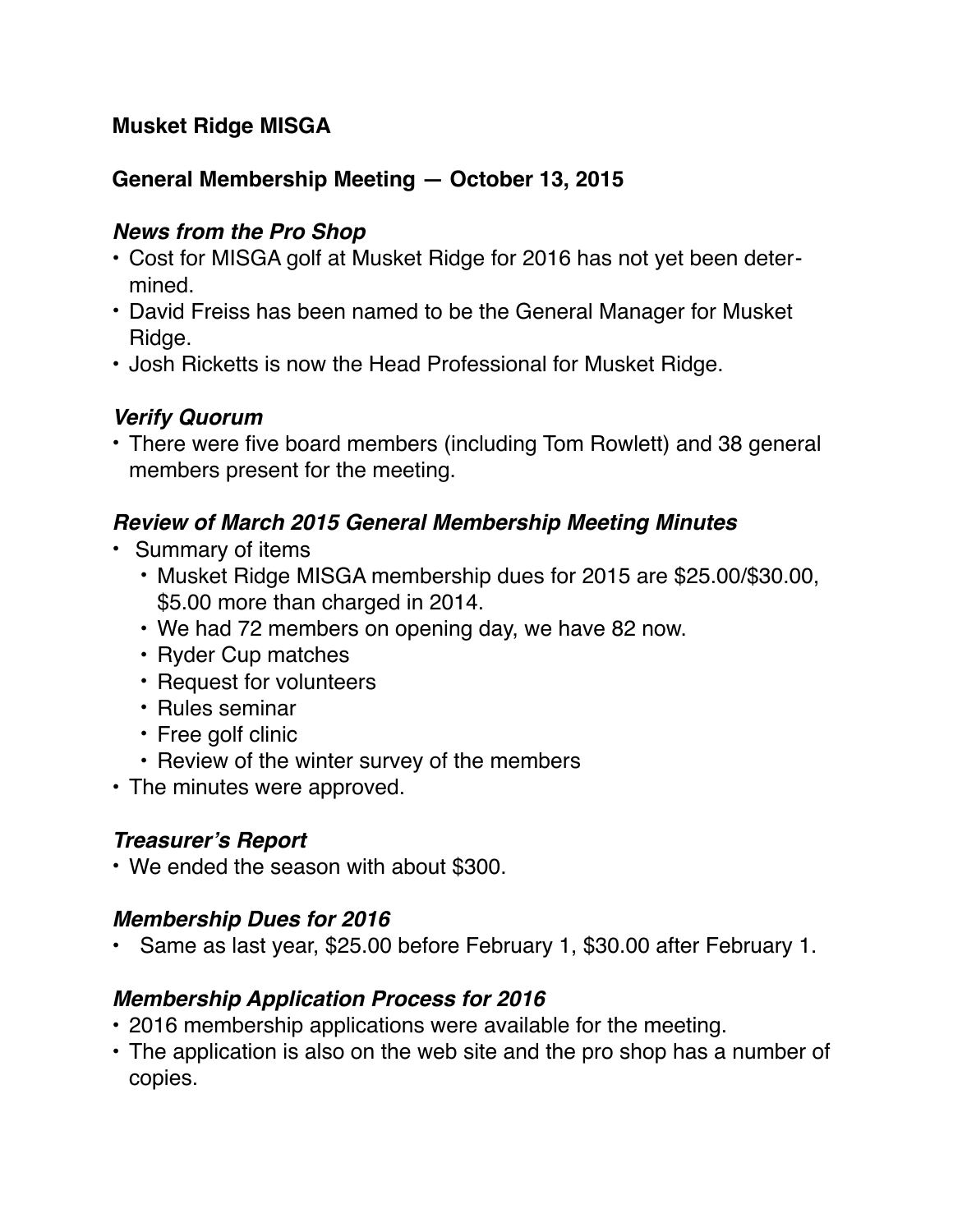## *Handicap Fees*

- Will remain the same as in 2015. If you are a member at Musket Ridge, you need to pay a handicap fee through Musket Ridge.
- Handicap fees cover January 1 thru December 31.

## *Golfer of the Year Presentations*

- 2nd runner Up George Thompson
- 1st Runner Up Ed Palguta
- Golfer of the Year Jeff Hild
- It was pointed out that after collecting all of the scores and recording them in the Golfer of the Year worksheets for five years, Jeff finally figured out a way to win.

# *Schedule of Tournaments for 2016 (Darrell)*

• Darrell is already working on the 2016 schedule. We hope to schedule everyone we had this year plus Navy.

## *Board Nominations for 2016 - 2017*

- We had four nominations for Directors for the five elected positions available on the Board.
- Darrell Blevins, Rob Wheeler, Bob Frucella, and Jeff Hild.
- The nominations were approved by acclamation for terms of two years.

# *Message from the Players' Representative*

- $\cdot$  Bob F. has the most important job at Musket Ridge  $-$  getting the donuts — the schedule can be fouled up, the results can be wrong, the format can be unpopular, the prizes can be paid to the wrong people — but if the donuts are not here early, Jeff never hears the end of it.
- Our very own Tom Rowlett, who was the previous MISGA club representative for Musket Ridge is now the Deputy Division Director for Division II.
- For 2016/2017, Tom will be the Division Director for Division II.
- He is also in line to become the next president of MISGA at the state level in 2016.
- In 2015, we had 59 events scheduled, 17 at home and 42 away.
- There were two rainouts (Hunt Valley and Crofton).
- There are also four Ryder Cup matches to be played this year.
- Nobody gives you more chances to play in MISGA events than Musket Ridge.